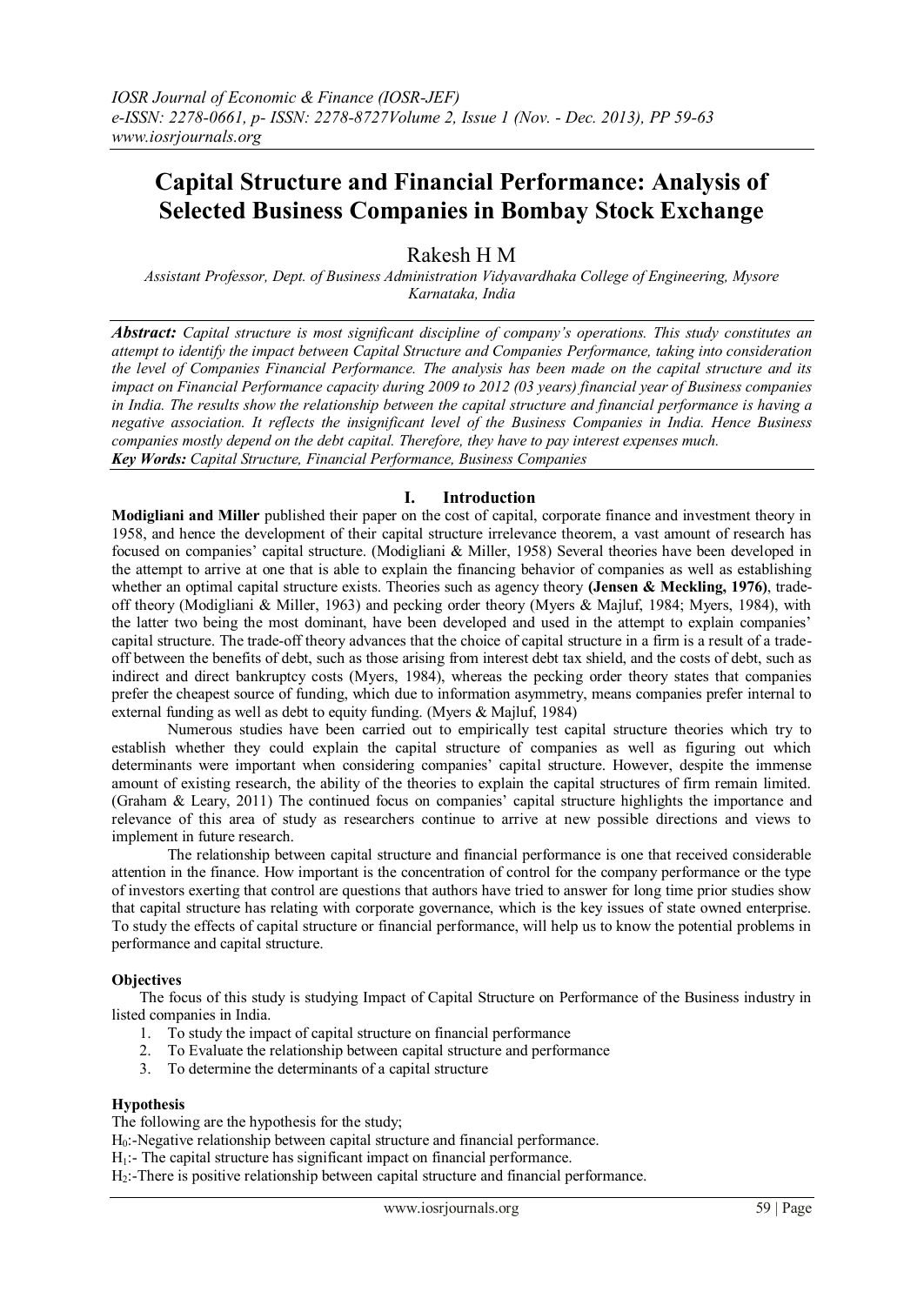## **II. Methodology**

The research is conducted by using the data gathered from the financial statements as published by Business Companies. In addition, another source of data was through reference to the review of different journals, papers, articles and relevant previous studies of listed companies of Bombay Stock Exchange. All firms are taken for the study representing the period of 2009-2012, and the average values of each item was considered for the purpose of ratio computation and analysis.

## **Correlation Analysis**

# **III. Results And Discussions**

The correlation co-efficient describes the relationship exist between capital structure and financial performance. The correlation co-efficient analysis is under taken to find out the relationship between capital structure and financial performance in this study

## **Capital structure and Gross profit**

| Table I                                                      |       |       |  |  |  |  |
|--------------------------------------------------------------|-------|-------|--|--|--|--|
| <b>Capital Structure</b><br><b>Gross Profit</b><br>Variables |       |       |  |  |  |  |
| <b>Capital Structure</b>                                     |       | 0.387 |  |  |  |  |
| <b>Gross Profit</b>                                          | 0.387 |       |  |  |  |  |

Above table is showing the relationship between gross profit and capital structure variables. There is a weak positive relationship between two variables. The correlation is 0.387. Significance level is 0.01; the co-efficient of determination is 0.1296. That is only 12.96% of variance in the capital structure is accounted by the gross profit. It can be said that there is a weak positive relationship between capital structure and gross profit

#### **Capital structure and Net profit**

| <b>Table II</b>          |                          |                   |  |  |
|--------------------------|--------------------------|-------------------|--|--|
| Variables                | <b>Capital Structure</b> | <b>Net Profit</b> |  |  |
| <b>Capital Structure</b> |                          | $-0.098$          |  |  |
| <b>Net Profit</b>        | -0.098                   |                   |  |  |

It is related to the relationship between net profit and capital structure variables. There is a weak negative relationship between two variables. The correlation is -0.098. Significance level is 0.01. The co-efficient of determination is 0.0121. That is only 1.21% of variance in the capital structure is accounted by the net profit.

## **Capital structure and ROI**

| <b>Table III</b>                                           |          |          |  |  |  |
|------------------------------------------------------------|----------|----------|--|--|--|
| <b>ROI</b><br><b>Capital Structure</b><br><b>Variables</b> |          |          |  |  |  |
| <b>Capital Structure</b>                                   |          | $-0.113$ |  |  |  |
| ROI                                                        | $-0.113$ |          |  |  |  |

It is indicating the relationship between ROI and capital structure variables. There is a weak negative relationship between two variables. The correlation is -0.113. Significance level is 0.01. The coefficient of determination is 0.0108 that is only 1.08% of variance in the capital structure is accounted by the ROI.

## **Capital structure and ROA**

#### **Table IV**

| <b>Variables</b>         | <b>Capital Structure</b> | ROA      |
|--------------------------|--------------------------|----------|
| <b>Capital Structure</b> |                          | $-0.158$ |
| ROA                      | $-0.158$                 |          |

It is showing the relationship between ROA and capital structure variables. There is a weak negative relationship between two variables. The correlation is -0.158 significant level is 0.01. The co-efficient of determination is 0.0384, that is only 3.84% of variance in the capital structure is accounted by the ROA.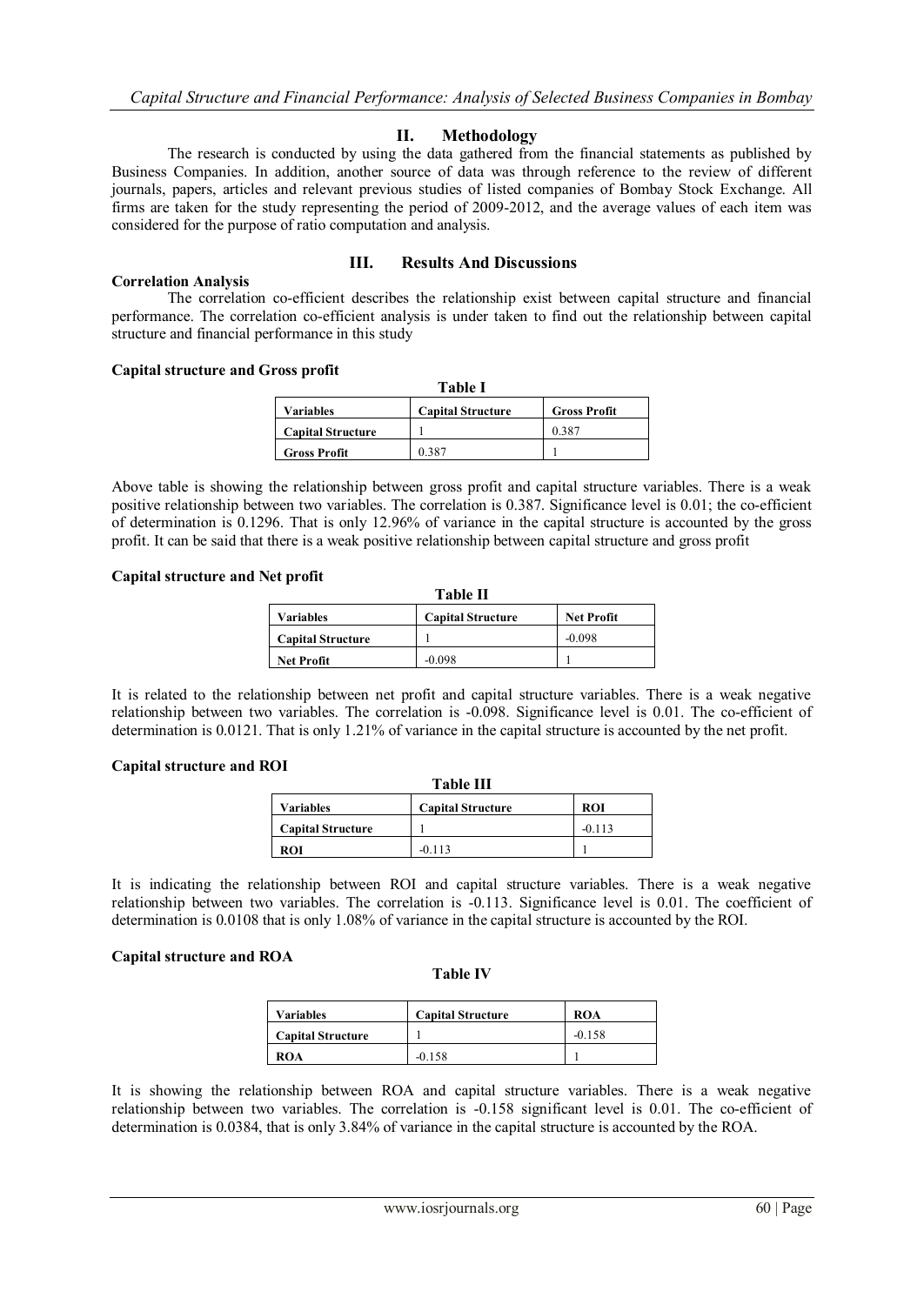## **Capital structure and financial performance**

|                              | <b>Table V</b>           |                              |
|------------------------------|--------------------------|------------------------------|
| <b>Variables</b>             | <b>Capital Structure</b> | <b>Financial Performance</b> |
| <b>Capital Structure</b>     |                          | $-0.109$                     |
| <b>Financial Performance</b> | $-0.109$                 |                              |

It shows the relationship between performance and capital structure variables. There is a weak negative relationship between two variables. The correlation is -0.109. Significance level is 0.01. The co-efficient of determination is 0.0129 that is only 1.29% of variance in the capital structure is accounted by the performance.

## **Regression Analysis**

It is used to test the impact of financial performance on capital structure of the listed companies traded in Bombay stock exchange

## **Capital structure and Gross profit**

| <b>Table VI</b> |       |                 |                                    |                              |
|-----------------|-------|-----------------|------------------------------------|------------------------------|
| Model           | R     | <b>R</b> Square | <b>Adjusted R</b><br><b>Square</b> | Std Error of the<br>estimate |
|                 | 0.387 | 0.149           | 0.096                              | 0.3127                       |

The above table shows the weak positive correlation between the capital structure and gross profit. **Table VII**

|                   |                              | ганс уп               |                           |     |       |     |       |  |
|-------------------|------------------------------|-----------------------|---------------------------|-----|-------|-----|-------|--|
| Model             | Un-standardized<br>efficient | $Co-$                 | Standardized<br>efficient | Co- |       | Sig |       |  |
|                   |                              | <b>Standard Error</b> | Beta                      |     |       |     |       |  |
| Constant          | 0.184                        | 0.07                  |                           |     | 2.552 |     | 0.016 |  |
| Capital Structure | 0.043                        | 0.026                 | 0.387                     |     | 2.036 |     | 0.051 |  |

The above table indicates the coefficient of correlation between the capital structure and gross profit. Multiple r2 is 0.149 only 1.49% of variance of gross profit is accurate by the capital structure. But, remaining 98.51% of variance with gross profit is attributed to other factors.

## **Capital structure and Net profit**

| <b>Table VIII</b> |       |                 |                                |                              |  |
|-------------------|-------|-----------------|--------------------------------|------------------------------|--|
| Model             | R     | <b>R</b> Square | Adjusted<br>R<br><b>Square</b> | Std Error of the<br>estimate |  |
|                   | 0.098 | 0.0096          | $-0.026$                       | 0.3521                       |  |

The above table shows the weak negative correlation between the capital structure and net profit.

| <b>Table IX</b>   |          |                                                       |                                            |          |       |
|-------------------|----------|-------------------------------------------------------|--------------------------------------------|----------|-------|
| Model             | B        | Un-standardized Co-efficient<br><b>Standard Error</b> | Standardized<br>$Co-$<br>efficient<br>Beta |          | Sig   |
|                   |          |                                                       |                                            |          |       |
| Constant          | 0.126    | 0.085                                                 |                                            | 1.486    | 0.145 |
| Capital Structure | $-0.018$ | 0.023                                                 | $-0.098$                                   | $-0.579$ | 0.564 |

The above table indicates the coefficient of correlation between the capital structure and net profit. Multiple r2 is 0.0096. Only 0.96% of variance of net profit is accurate by the capital structure. But, remaining 99.04 % of variance with net profit is attributed to other factors

# **Capital structure and ROI**

| <b>Table X</b> |       |                    |                                |                                     |  |
|----------------|-------|--------------------|--------------------------------|-------------------------------------|--|
| Model          | R     | R<br><b>Square</b> | Adjusted<br>R<br><b>Square</b> | <b>Std Error of the</b><br>estimate |  |
|                | 0.113 | 0.0127             | $-0.023$                       | 14.1329                             |  |

The above table shows the weak positive correlation between the capital structure and ROI.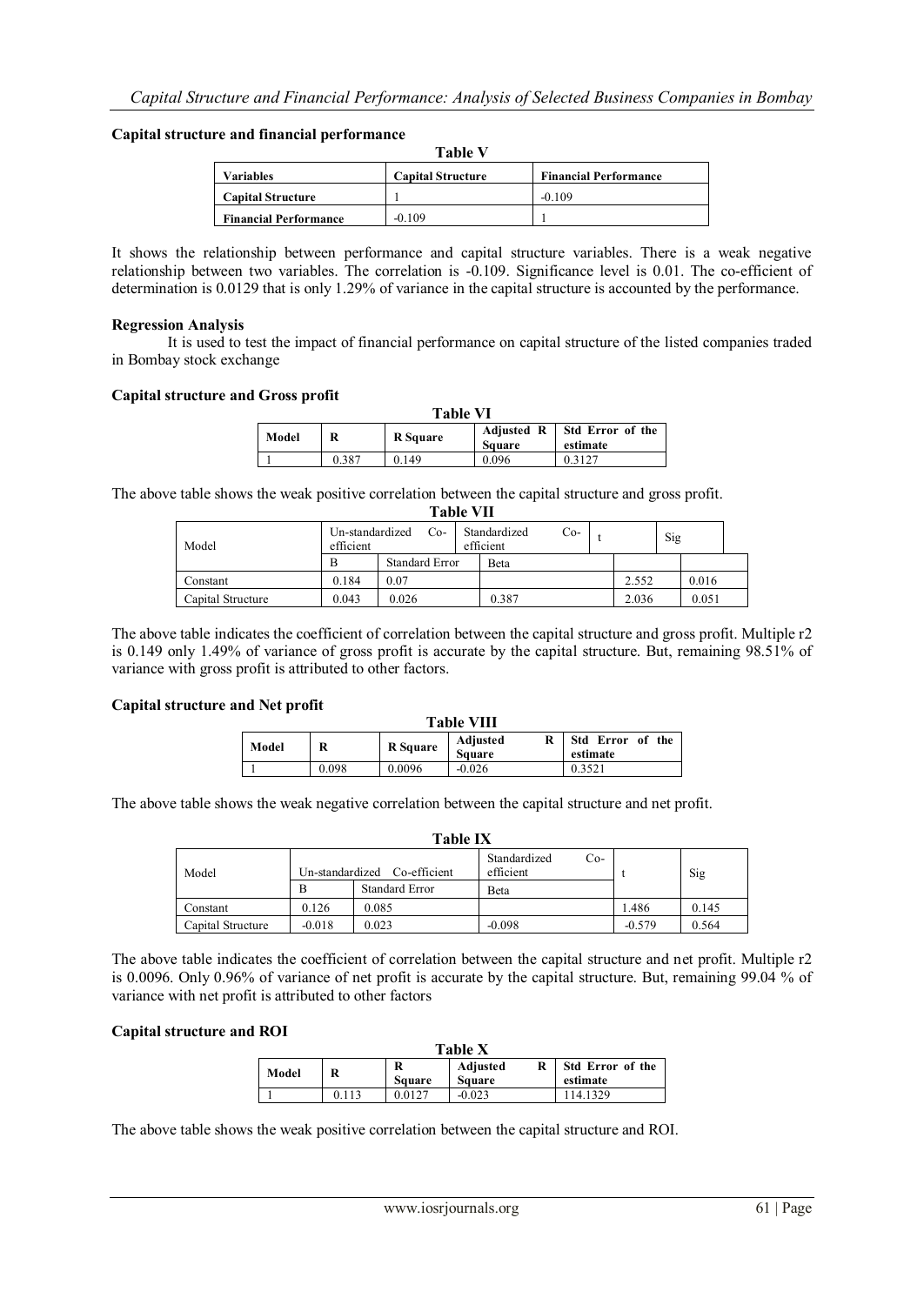| <b>Table XI</b>   |          |                              |                                    |          |       |
|-------------------|----------|------------------------------|------------------------------------|----------|-------|
| Model             |          | Un-standardized Co-efficient | Standardized<br>$Co-$<br>efficient |          | Sig   |
|                   | B        | <b>Standard Error</b>        | <b>B</b> eta                       |          |       |
| Constant          | 31.458   | 26.060                       |                                    | 1.205    | 0.240 |
| Capital Structure | $-4.583$ | 8.246                        | $-0.113$                           | $-0.556$ | 0.585 |

The above table indicates the coefficient of correlation between the capital structure and ROI. Multiple r2 is 0.0127. Only 1.27% of variance of ROI is accurate by the capital structure. But, remaining 98.73% of variance with ROI is attributed to other factors

# **Capital structure and ROA**

|       |       |               | <b>Table XII</b>          |                              |
|-------|-------|---------------|---------------------------|------------------------------|
| Model | R     | <b>Square</b> | Adjusted<br><b>Square</b> | Std Error of the<br>estimate |
|       | 0.158 | 0.0249        | 0.002                     | 0.1096                       |

The above table shows the weak positive correlation between the capital structure and ROA.

| Table XIII        |                              |                       |                                    |          |       |
|-------------------|------------------------------|-----------------------|------------------------------------|----------|-------|
| Model             | Un-standardized Co-efficient |                       | Standardized<br>$Co-$<br>efficient |          | Sig   |
|                   | B                            | <b>Standard Error</b> | Beta                               |          |       |
| Constant          | 0.097                        | 0.025                 |                                    | 4.022    |       |
| Capital Structure | $-0.006$                     | 0.008                 | $-0.158$                           | $-1.058$ | 0.298 |

**Table XIIII** 

The above table indicates the coefficient of correlation between the capital structure and ROA. Multiple r2 is 0.0249, only 2.49% of variance of ROA is accurate by the capital structure. But, remaining 97.51% of variance with ROA is attributed to other factors

## **Capital structure and financial performance**

| <b>Table XIV</b> |       |                    |                           |                              |  |
|------------------|-------|--------------------|---------------------------|------------------------------|--|
| Model            | R     | R<br><b>Square</b> | Adjusted<br><b>Square</b> | Std Error of the<br>estimate |  |
|                  | 0.109 | 0.0118             | $-0.022$                  | 0.97385                      |  |

The above table shows the weak positive correlation between the capital structure and performance. **Table XV**

| TADIE A V         |                                 |                       |                                    |          |       |
|-------------------|---------------------------------|-----------------------|------------------------------------|----------|-------|
| Model             | Co-efficient<br>Un-standardized |                       | Standardized<br>$Co-$<br>efficient |          | Sig   |
|                   | B                               | <b>Standard Error</b> | Beta                               |          |       |
| Constant          | 0.702                           | 0.225                 |                                    | 3.158    | 0.004 |
| Capital Structure | $-0.041$                        | 0.068                 | $-0.109$                           | $-0.602$ | 0.550 |

The above table indicates the coefficient of correlation between the capital structure and performance. Multiple r2 is 0.0118 only 1.18% of variance of performance is accurate by the capital structure. But, remaining 98.82% of variance with performance is attributed to other factors.

|            | <b>Table XVI</b>            |    |                       |      |       |
|------------|-----------------------------|----|-----------------------|------|-------|
| Model      | of<br>Sum<br><b>Squares</b> | df | Mean<br><b>Square</b> | F    | Sig.  |
| Regression | 0.208                       |    | 0.208                 | 0.22 | 0.550 |
| Residual   | 27.114                      | 28 | 0.969                 |      |       |
| Total      | 27.322                      | 29 |                       |      |       |

An examination with ANOVA (F–value) indicates that explains the most possible combination of predictor variables that could contribute to the relationship with the dependent variables. For model 1- F value is 0.22 we see that all of the corresponding F Value is insignificant in respect to their consequent values. However, it should be noted here that there may be some other variables which can have an impact on financial performance, which need to be studied.